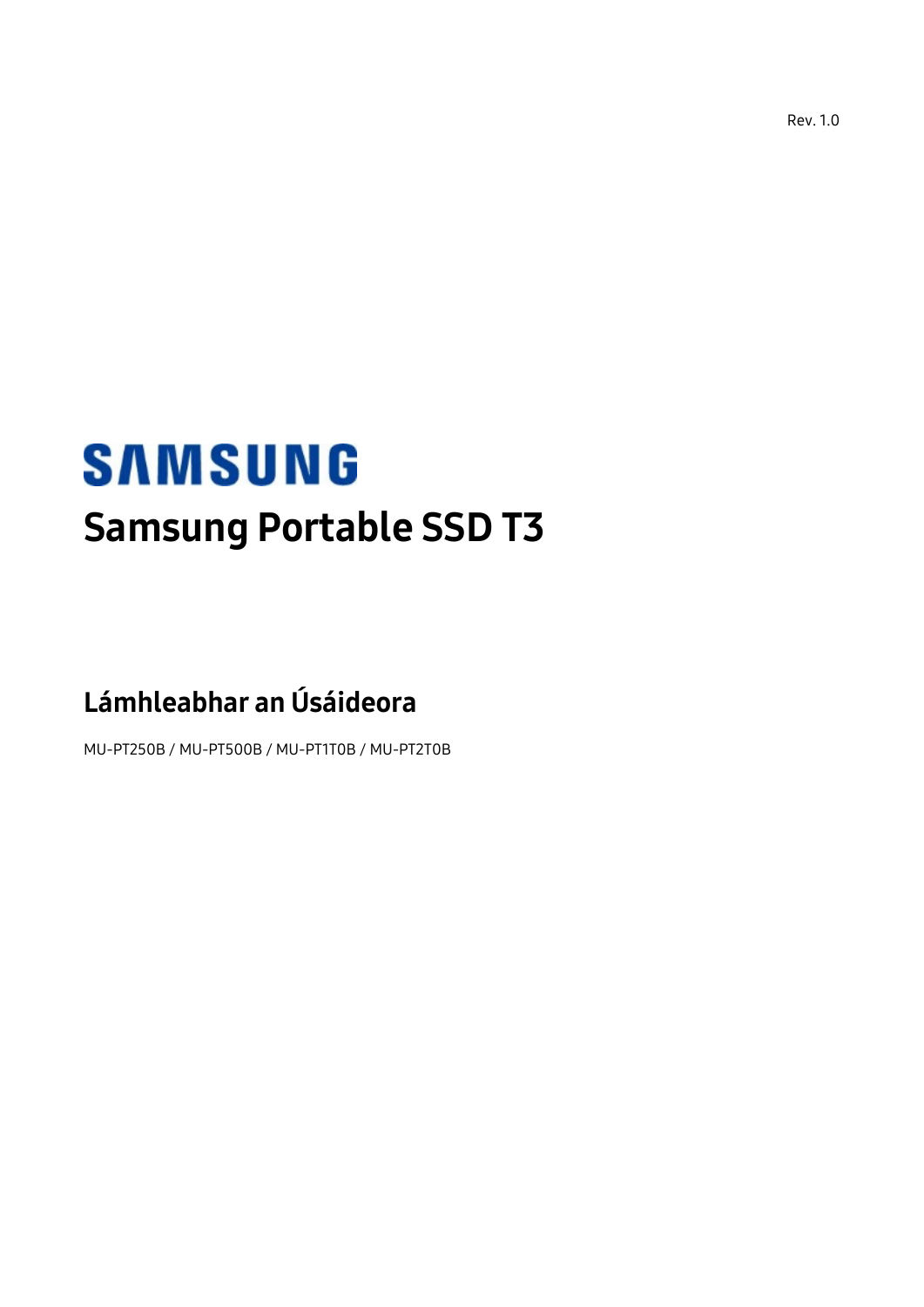# ÁBHAR DLÍTHIÚIL

SÉANADH DLÍTHIÚIL

FORCHOIMEÁDANN SAMSUNG ELECTRONICS AN CEART CHUN TÁIRGÍ, FAISNÉIS AGUS SONRAÍOCHTAÍ A ATHRÚ GAN FÓGRA.

Is chun críoch tagartha amháin iad na táirgí agus na sonraíochtaí a phléitear anseo. Is féidir gach faisnéis a phléitear anseo a athrú gan fhógra, agus is ar an mbunús "IS AMHLAIDH" a thugtar í, gan aon bharántaí d'aon chineál.

Is le Samsung Electronics amháin agus go heisiach í an mhaoin a fhaightear sa cháipéis seo agus gach faisnéis a phléitear anseo. Ní ghéilleann páirtí amháin aon cheadúnas d'aon phaitinn, cóipcheart, mascobair, trádmharc ná aon cheart maoine intleachtúla eile don pháirtí eile leis an gcáipéis seo, trí impleacht, urbhaic nó trí mhodh éigin eile.

Níl táirgí Samsung ceaptha lena n-úsáid i bhfeidhmeanna tacaíochta beatha, cúraim chriticiúil, míochaine, trealaimh shábháilteachta, nó feidhmeanna comhchosúla, mar a bhféadfaí beatha a chailliúint nó díobháil cholanda teacht mar thoradh ar chliseadh táirge, nó i bhfeidhm mhíleata nó cosanta ar bith, nó i soláthar poiblí ar bith lena mbainfeadh téarmaí nó forálacha speisialta.

Déan teagmháil leis an oifig Samsung is gaire duit i gcomhair nuashonruithe nó faisnéise breise faoi tháirgí Samsung a fháil. Is lena n-úinéirí féin faoi seach gach ainm branda, trádmharc agus trádmharc cláraithe.

Copyright © 2016 Samsung Electronics Co., Ltd. Gach ceart ar chosaint.

\* D'fhéadfaí nach bhfreagraíonn na híomhánna a thaispeánfar sa Lámhleabhar Úsáideora seo leis an táirge iarbhír, agus tá inneachar an lámhleabhair seo faoi réir athraithe gan réamhfhógra.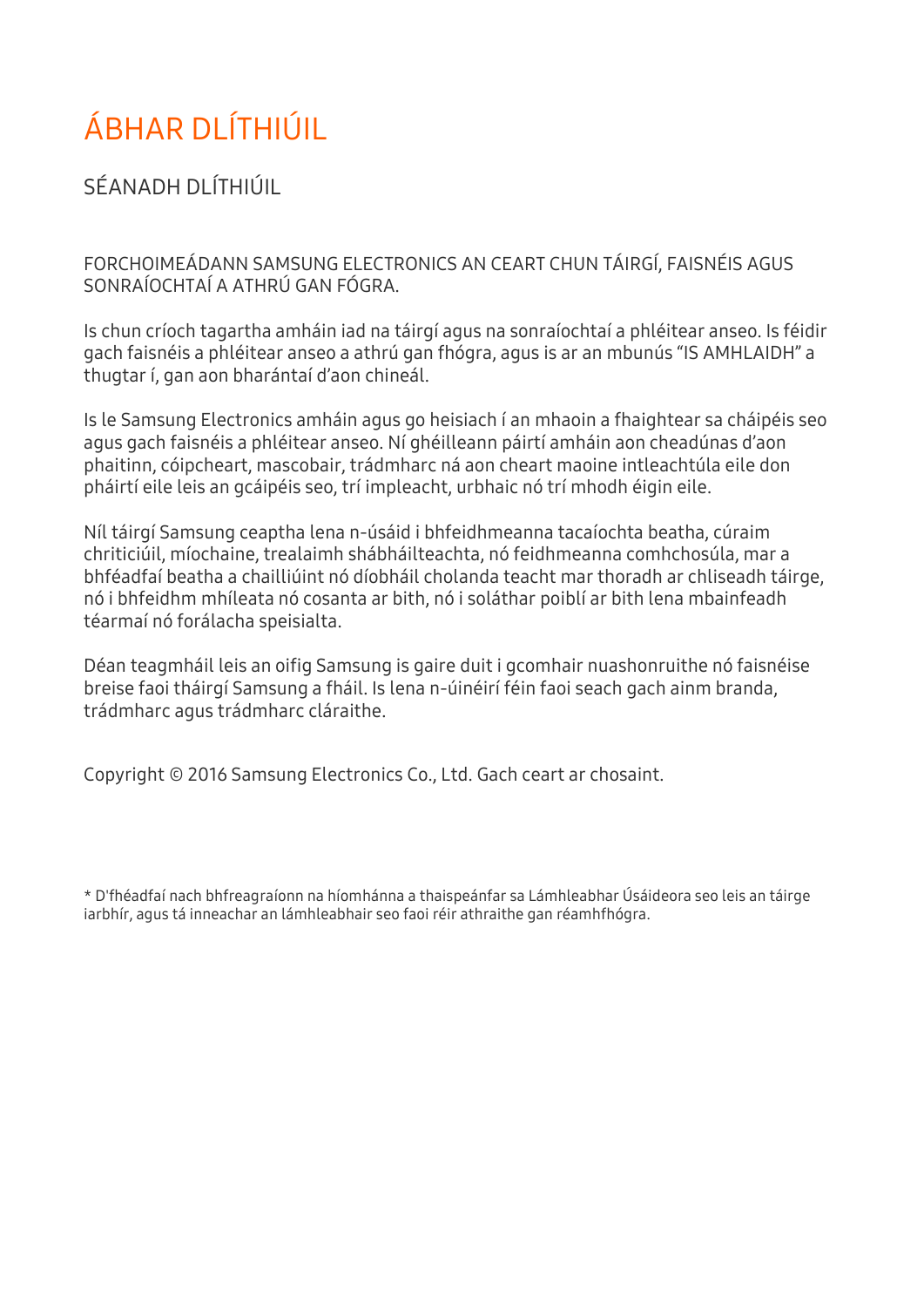# Samsung Portable SSD T3

# Clár na nÁbhar

| Comhlíonadh Caighdeán Sábháilteachta agus Ceangal le Gléasanna Creidiúnaithe 10 |  |
|---------------------------------------------------------------------------------|--|
|                                                                                 |  |
|                                                                                 |  |
|                                                                                 |  |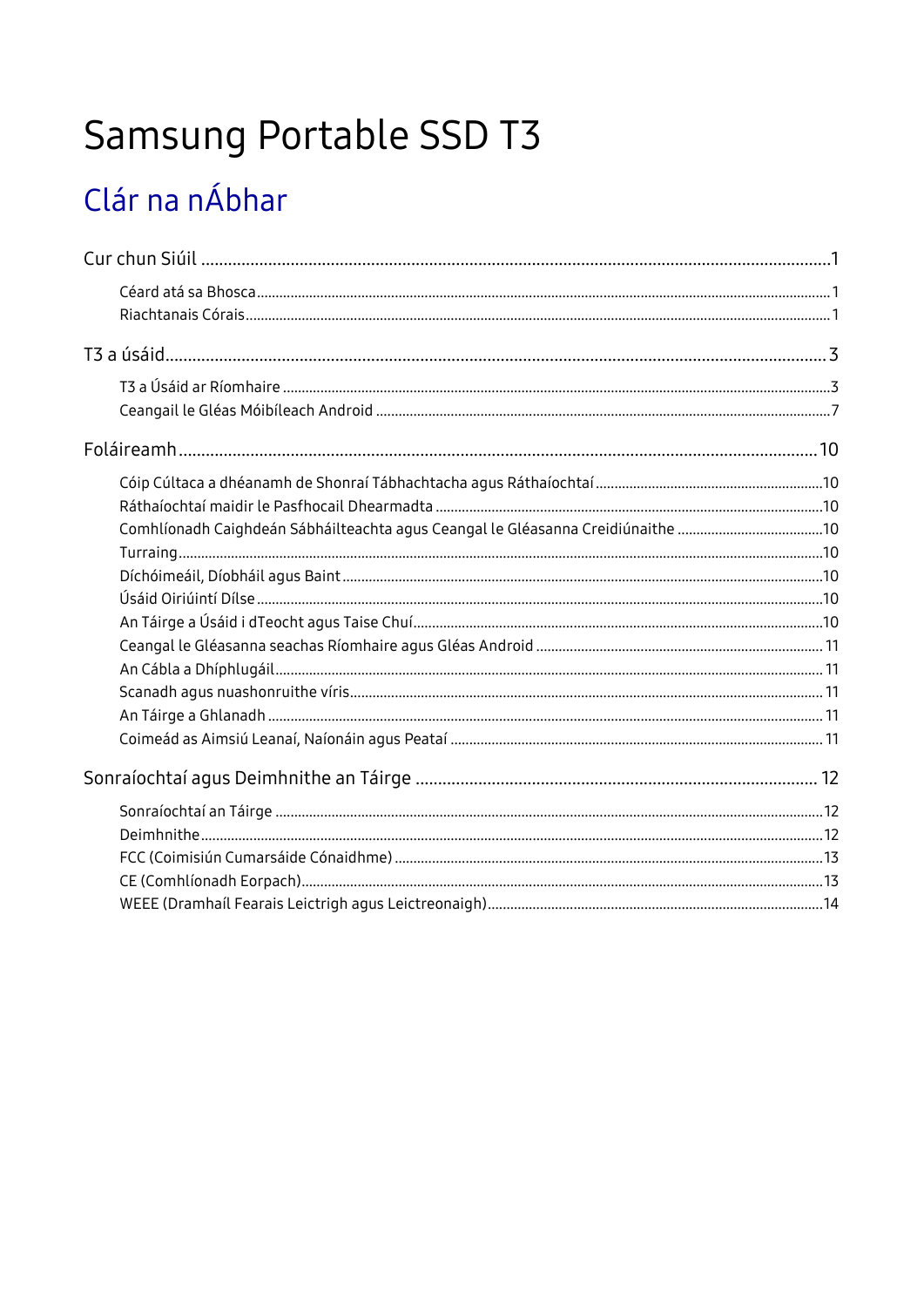# <span id="page-3-0"></span>Cur chun Siúil

Sula n-úsáideann tú Samsung Portable SSD T3 (dá dtagraítear "T3" anseo feasta), léigh an Lámhleabhar Úsáideora seo go mion agus úsáid an táirge ar bhealach cuí sábháilte.

### <span id="page-3-1"></span>Céard atá sa Bhosca



Samsung Portable SSD T3 Cábla USB 3.1 Cineál-C go Cineál-A Lámhleabhar Úsáideora agus Deimhniú Baránta

### <span id="page-3-2"></span>Riachtanais Córais

#### 1. Tacaíocht comhéadain úsáideora USB 3.1 Glúin 1 (5 Gbps) nó USB 3.0 (5 Gbps)

Is caighdeáin comhéadain ionchuir/aschuir é USB (Bus Uilíoch Srathach) chun gléasanna éagsúla a cheangal. Tacaíonn USB 3.1 Glúin 1 (5 Gbps) agus USB 3.0 (5 Gbps), dá ngairtear le chéile "USB 3", le luas aistrithe suas go 10 n-oiread USB 2.0 (480 Mbps). Bíonn luas aistrithe sonraí T3 optamach le USB 3, d'fhéadfadh úsáid leaganacha níos ísle amhail USB 2.0 agus 1.1 a bheith ina cúis le feidhmíochtaí níos ísle de bharr srianta a bhaineann leis an gcomhéadan.

\* D'fhéadfadh leibhéil éagsúla feidhmíochta a bheith i gceist ag brath ar chóras gach úsáideora, fiú agus iad ag úsáid nasc USB 3.0. D'fhéadfaí nach mbeidh feidhmíocht T3 go maith mura bhfuil tacaíocht ann do UASP (Prótacal ceangailte SCSI USB). Cinntigh go dtacaíonn an córas lena bhfuil T3 nasctha le UASP.

#### 2. Córais Oibriúcháin a Mholtar chun Bogearraí Slándála a Úsáid

- Windows OS: Windows 7 nó níos airde
- Mac OS: Mac OS X 10.7 nó níos airde
- Android: Android KitKat (leag. 4.4) nó níos airde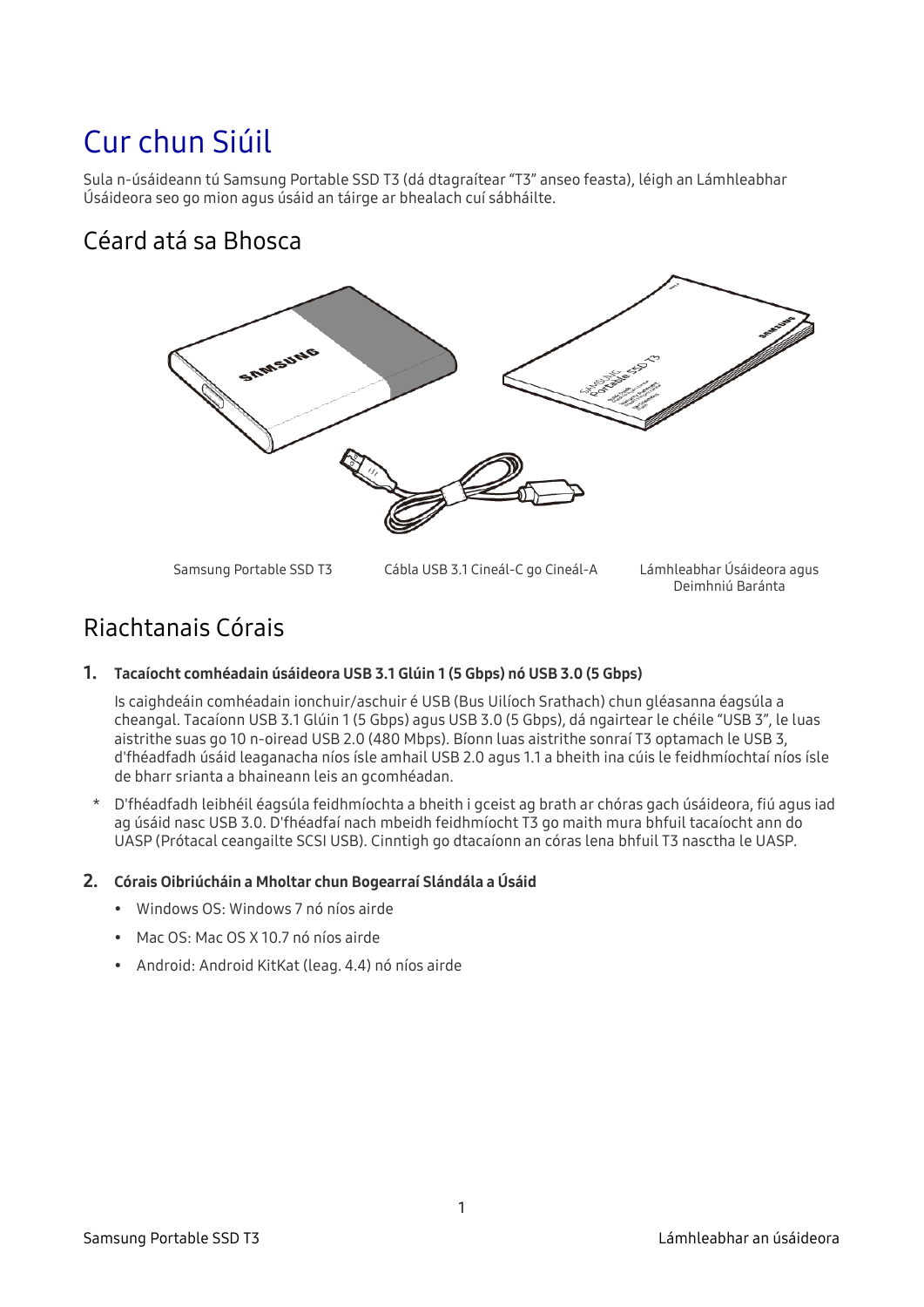#### 3. Formáidí comhaid

Tá T3 formáidithe de réir an fhormáid comhaid exFAT chun tacú le Windows OS, Mac OS, agus na córais oibriúcháin Android is déanaí.

D'fhéadfadh léamh/scríobh sonraí le haghaidh formáidí comhaid a bheith éagsúil ag brath ar an OS Má úsáideann tú T3 ar OS amháin, moltar duit an T3 a fhormáidiú de réir na formáide cuí comhaid le haghaidh an OS sin.

(e.g.) Srianta léimh/scríofa le haghaidh formáidí comhaid a bhaineann le gach córas oibriúcháin

| Formáidí comhaid | <b>Windows OS</b>        | Mac OS                   |
|------------------|--------------------------|--------------------------|
| exFAT            | Léamh agus scríobh araon | Léamh agus scríobh araon |
| <b>NTFS</b>      | Léamh agus scríobh araon | Inléite amháin           |
| <b>HFS</b>       | Neamhaitheanta           | Léamh agus scríobh araon |

- \* Nuair a úsáidtear exFAT thar córais éagsúla oibriúcháin, d'fhéadfadh scríobh sonraí a bheith glasáilte agus seans nach bhféadfaidh tú ach sonraí a léamh. Má thagann tú ar fhadhb dá leithéid, féadfaidh tú rochtain chun scríofa a athchur ach na treoracha thíos a leanúint.
	- Mac OS: Ceangail T3 leis an Mac arís, agus Eject.
	- Windows OS: San fhuinneog fógra a thaispeántar nuair a bhíonn rochtain scríofa díchumasaithe, cliceáil ar "Scan agus deisigh" chun Seiceáil an Diosca a dhéanamh (CHKDSK). Más amhlaidh gur dhún tú an fhuinneog, is féidir leat Seiceáil Diosca a dhéanamh tríd an tiomántán a roghnú → Deaschliceáil → Airíonna → Uirlisí → cliceáil ar Seiceáil.

#### 4. Toilleadh an T3 a thaispeántar ar an gcóras

Nuair a bhíonn T3 nasctha le ríomhaire, d'fhéadfaí nach ionann toilleadh an chórais, agus an toilleadh atá marcáilte ar an táirge, ag brath ar fhormáid, ar dheighilt agus ar chóras ríomhaire an tiomántáin.

\* e.g.: Windows OS

Déantar an toilleadh atá marcáilte ar an táirge a áireamh mar a shonraítear thíos.

1 MB = 1,000,000 beart / 1 GB=1,000,000,000 beart / 1 TB=1,000,000,000,000 beart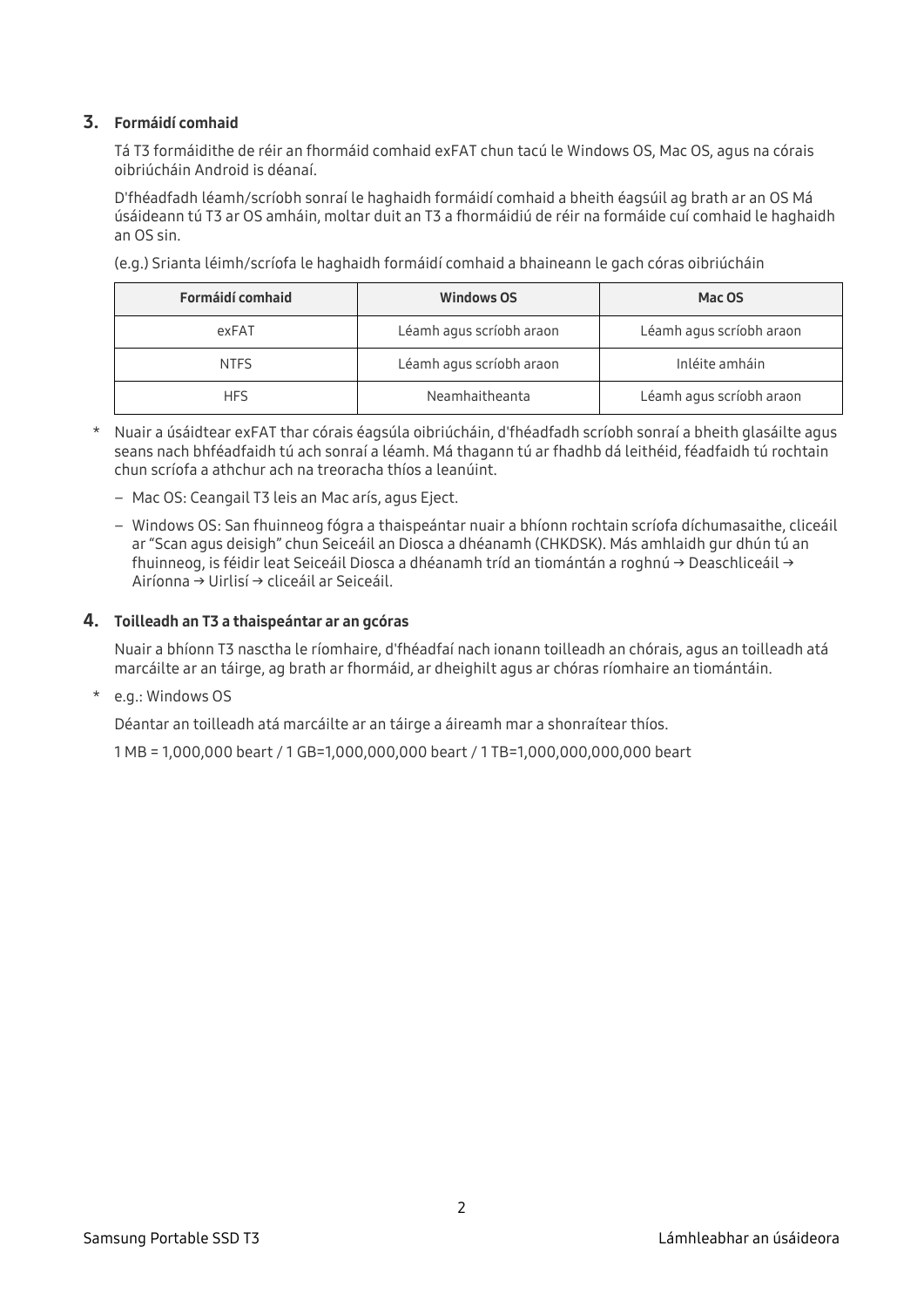## <span id="page-5-0"></span>T3 a úsáid

### <span id="page-5-1"></span>T3 a Úsáid ar Ríomhaire

#### 1. Ceangal a dhéanamh le ríomhaire

Ceangail T3 le ríomhaire deisce nó le ríomhaire glúine trí phort USB.

#### 2. Pasfhocal a shocrú, logáil isteach agus na socruithe a athrú ar ríomhaire

#### A. Na bogearraí a rith

Sa Taiscéalaí (Windows OS) nó Desktop (Mac OS), roghnaigh an deilbhín T3 Security Enabler.

Windows OS 2008 2009 12:00 Mac OS



T3 Security Enabler for Windows.exe T3 Security Enabler for Mac.app



\* Má dhéanann tú an T3 a fhormáidiú tar éis é a cheannach, scriosfar na bogearraí a stóráiltear ar an tiomántán. I gcásanna mar sin, is féidir leat na bogearraí T3 Security Enabler a íoslódáil ó shuíomh Gréasáin Samsun[g http://www.samsung.com/samsungssd](http://www.samsung.com/samsungssd) chun pasfhocal a socrú.

#### B. Pasfhocal a shocrú

Lean na treoracha ar gach scáileán de na bogearraí chun pasfhocal a shocrú. Nuair a aontaíonn tú le téarmaí agus coinníollacha na mbogearraí, féadfaidh tú na céimeanna seo a leanas a ghlacadh chun pasfhocal a shocrú. (Beidh comhpháirteanna áirithe bogearraí suiteáilte ar ríomhaire an úsáideora chun na feidhmeanna pasfhocail a úsáid agus ar mhaithe leis an úsáideoir.)



#### Scáileán socraithe pasfhocail

I gcomhair Mac OS, tá tiománaithe SAT suiteáilte chun feidhmeanna slándála agus bogearraí eithne a fheidhmiú chun an fhuinneog logála isteach a thaispeáint go huathoibríoch nuair a bhíonn T3 nasctha leis an ríomhaire. Mura bhfuil an tiomántán suiteáilte, féach na treoracha SAT maidir le tiománaithe a shuiteáil agus suiteáil é. Agus é suiteáilte, dícheangail agus athcheangail an T3 lena chinntiú gur éirigh leis an tsuiteáil.

Scáileán achoimre **Athainmnigh an tiomántán (roghnach)**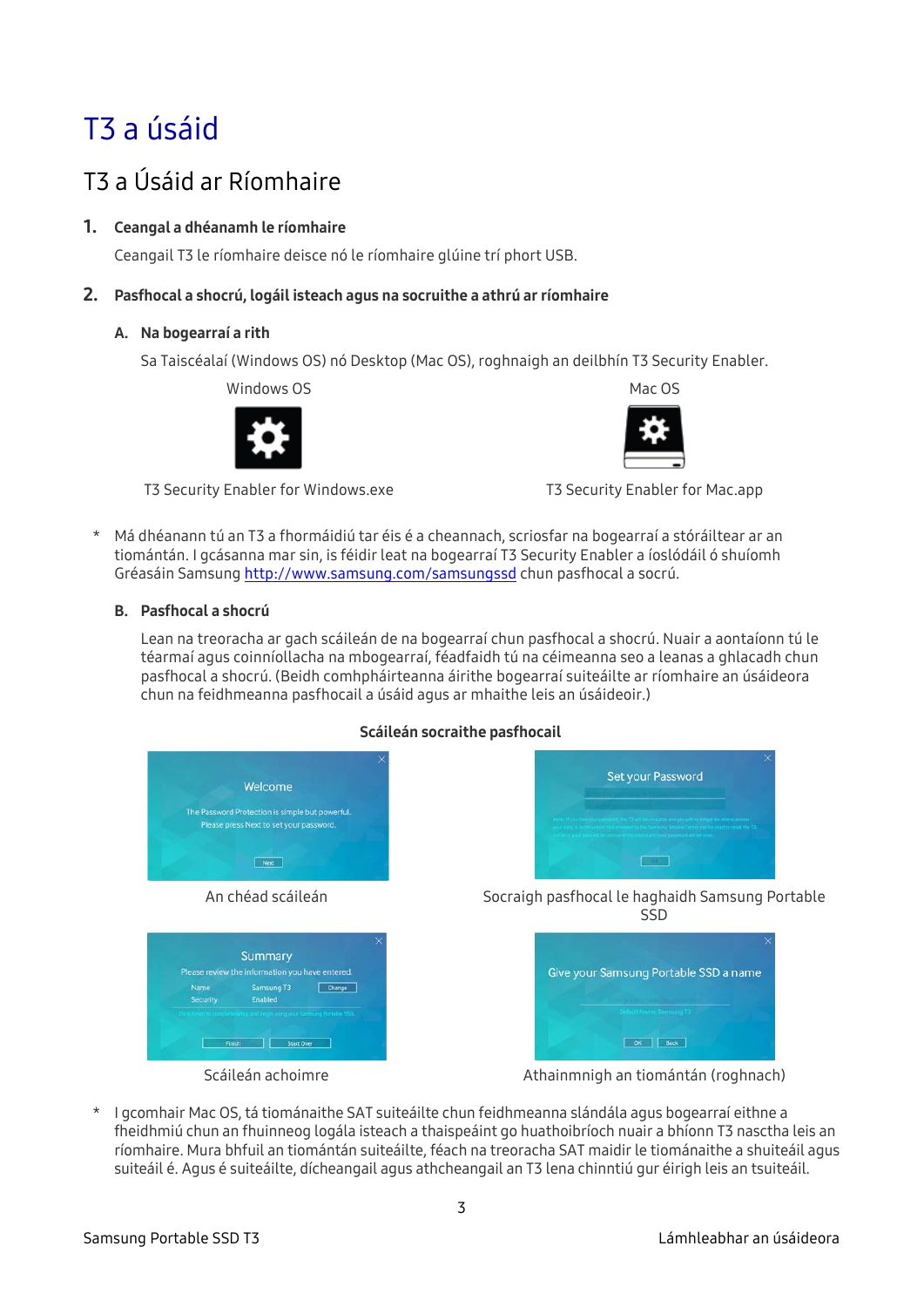\* Ní bheidh an monaróir ná an miondíoltóir freagrach as aon chaillteanas sonraí úsáideora de bharr pasfhocail dearmadta nó goidte. Má dhéanann tú dearmad ar an bpasfhocal, féadfar socruithe monarchan an T3 a athchur trí sheirbhís ar líne tríd an Ionad Seirbhíse Samsung. Ach caillfear na sonraí úsáideora go léir tríd an bpróiseas seo. Má tá cosaint pasfhocail cumasaithe agat, bí cúramach gan dearmad a dhéanamh ar an bpasfhocal agus gan é a chailliúint.

#### C. Logáil isteach

Má tá cosaint phasfhocail cumasaithe agat, taispeántar leathanach logála isteach nuair a cheanglaíonn tú an T3 le ríomhaire. Ní mór duit an pasfhocal a iontráil agus an cnaipe Log in a bhrú chun rochtain a fháil ar na sonraí.



#### Scáileán logála isteach

- \* Ag brath ar an timpeallacht úsáideora, b'fhéidir nach dtaispeánfar an fhuinneog logála isteach go huathoibríoch. I gcás mar sin, cliceáil faoi dhó ar an deilbhín bogearraí T3 in Explorer ar Windows nó ar an Desktop ar Mac OS.
- \* Ní thacaítear le cosaint pasfhocail ach amháin i leaganacha áirithe de gach OS nó níos airde. Seiceáil na riachtanais córais sula ndéanann tú cosaint pasfhocail a chumasú.
- Más rud é go bhfuil cosaint phasfhocail cumasaithe, ní thaispeántar ach an deighilt slándála den T3 ar dtús. In Windows 7, níl ach thart ar 120 - 128 MB ar fáil don spás sin. A luaithe is a iontrálann tú an pasfhocal agus an logáil isteach go rathúil, taispeánfar toilleadh iomlán an T3 i do chóras.

#### D. Socruithe a athrú

Bogearraí a rith chun socruithe a athrú ar Windows OS

Is féidir leat socruithe an T3 a athrú trí chliceáil ar an deilbhín tráidire T3 ( $\ddot{\ddot{\ddot{\bm{\omega}}}}$ ) ar an ríomhaire ar a bhfuil bogearraí slándála T3 suiteáilte. Má úsáideann tú ríomhaire gan bogearraí slándála, is féidir leat "T3 Security Enabler.exe" a íoslódáil ó shuíomh Gréasáin Samsung [\(http://www.samsung.com/samsungssd\)](http://www.samsung.com/samsungssd) agus é a shuiteáil chun na socruithe a athrú.

Bogearraí a rith chun socruithe a athrú ar Mac OS

Is féidir leat socruithe an T3 a athrú trí chliceáil ar an deilbhín tráidire T3 ( ) ar dheasc an ríomhaire ar a bhfuil T3 Security Software suiteáilte. Má úsáideann tú ríomhaire gan bogearraí slándála, is féidir leat "T3 Security Enabler.app" a íoslódáil ó shuíomh Gréasáin Samsung [\(http://www.samsung.com/samsungssd\)](http://www.samsung.com/samsungssd) agus é a shuiteáil chun na socruithe a athrú.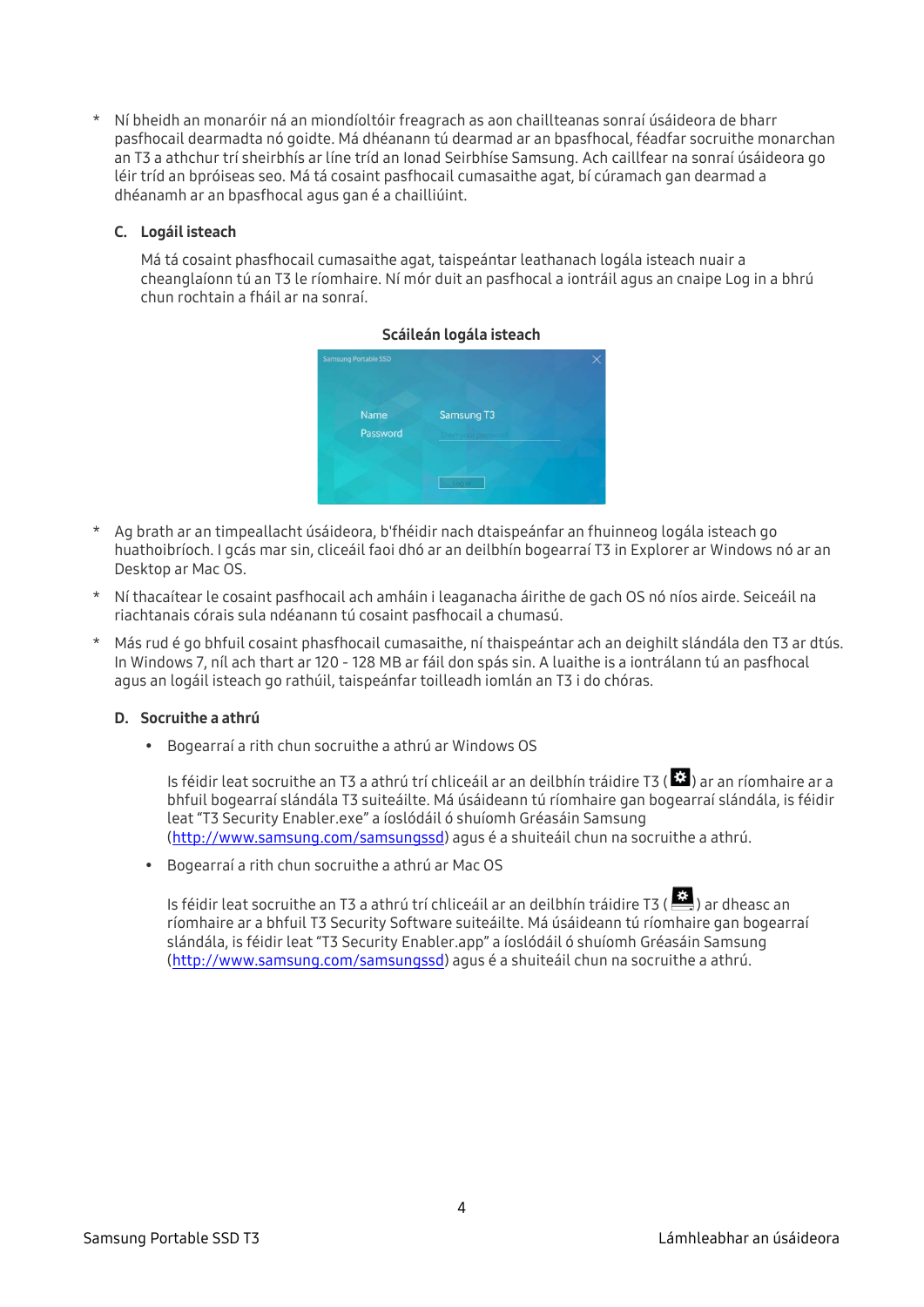- \* Cur síos ar na scáileáin is tábhachtaí chun socruithe a athrú
	- Scáileán baile: Taispeánann seo stádas an táirge ceangailte. Má tá níos mó ná aonad amháin T3 nasctha, is féidir leat na socruithe a athrú trí cheann de na haonaid a roghnú ar an scáileán baile agus dul isteach sa scáileán Próifíle.



Léirítear stádas gach T3 trí cheann de na trí dheilbhín thíos ag brath ar na socruithe pasfhocail.

#### Táscairí stádais slándála T3 ar an scáileán Baile

| <b>Stádas</b> | Cur síos                                                                                                                                                                                                                        |
|---------------|---------------------------------------------------------------------------------------------------------------------------------------------------------------------------------------------------------------------------------|
| Unprotected   | Seo nuair a bhíonn cosaint pasfhocail díchumasaithe. Is féidir leat dul chuig an<br>scáileán Próifíle agus na socruithe a athrú trí chliceáil ar an deilbhín Socruithe<br>an tráidire córais.                                   |
| Unlocked      | Seo nuair a bhíonn cosaint pasfhocail cumasaithe agus an úsáideoir logáilte<br>isteach. Is féidir leat dul chuig an scáileán Próifíle agus na socruithe a athrú ach<br>cliceáil ar an deilbhín ( <b>مُرْمَحَ</b> ) <sub>.</sub> |
| l ocked       | Seo nuair a bhíonn cosaint pasfhocail cumasaithe, ach gan an t-úsáideoir logáilte<br>isteach. Is féidir leat dul chuig an scáileán logála isteach ach cliceáil ar an deilbhín                                                   |

#### Conas teacht ar an scáileán Baile

| <b>OS ríomhaire</b> | Cur síos                                                                                                           |
|---------------------|--------------------------------------------------------------------------------------------------------------------|
| Windows OS          | Roghnaigh an deilbhín tráidire T3 (232), deaschliceáil, agus roghnaigh Oscail<br>chun teacht ar an scáileán Baile. |
| Mac OS              | Cliceáil ar an deilbhín T3 (Calliean Desktop chun teacht ar an scáileán Baile.                                     |

– Scáileán próifíle: Taispeánann seo sonraí an táirge T3 ceangailte. Is féidir leat an t-ainm, an pasfhocal agus an stádas cosanta pasfhocail a athrú ón scáileán Próifíle. Taispeántar an stádas cosanta pasfhocail mar a léirítear thíos.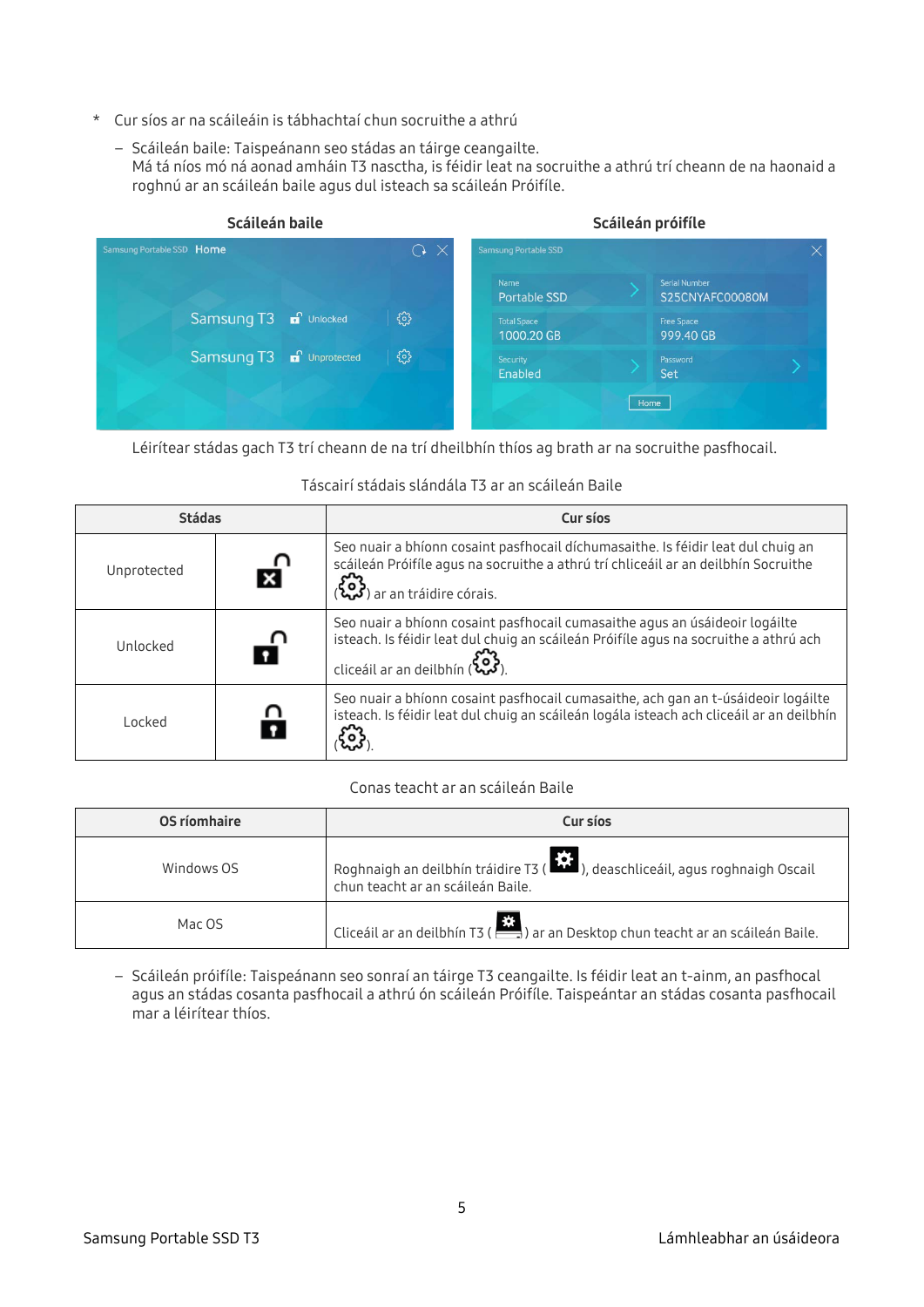#### Má tá pasfhocal socruithe

| Name<br>Samsung T3                | <b>Serial Number</b><br>S25CNYAFC00080M |  |
|-----------------------------------|-----------------------------------------|--|
| <b>Total Space</b><br>1000.20 GB  | <b>Free Space</b><br>999.40 GB          |  |
| <b>Security</b><br><b>Enabled</b> | Password<br>Set                         |  |

\* Mura bhfuil an pasfhocal socraithe, taispeántar "Security" mar "Disabled" agus ní thaispeántar "Password" ar an scáileán.

#### Conas teacht ar an scáileán Próifíle

Roghnaigh an deilbhín tráidire T3 (  $\ddot{\ddot{\ddot{\cdot}}}$  ), deaschliceáil, agus roghnaigh an táirge faoin roghchlár Socruithe nó téigh chuig an scáileán Baile agus roghnaigh an t-aonad T3 chun an scáileán Próifíle a rochtain.

#### 3. Bain den ríomhaire go sábháilte

Agus an T3 á dhícheangal ón ríomhaire, úsáid an ghné Bain crua-earraí go sábháilte chun do chuid sonraí a chosaint, chomh maith le haon damáiste don táirge.

\* D'fhéadfadh caillteanas sonraí nó damáiste don táirge a dhéanamh má dhíphlugáiltear é ón ríomhaire gan Bain crua-earraí go sábháilte a dhéanamh. Bí cinnte an ghné Bain crua-earraí go sábháilte a úsáid i gcónaí. Ní bheidh an monaróir ná an miondíoltóir freagrach as aon chaillteanas sonraí úsáideora ná damáiste don táirge de bharr aon earráid a dhéanann an t-úsáideoir.

| OS ríomhaire | Cur síos                                                                                                                                                                                                                                                                                                                         |
|--------------|----------------------------------------------------------------------------------------------------------------------------------------------------------------------------------------------------------------------------------------------------------------------------------------------------------------------------------|
| Windows OS   | Agus Bain crua-earraí go sábháilte roghnaithe ón tráidire, roghnaigh an gléas is mian<br>leat a bhaint agus cliceáil ar Díchuir. Nuair a bheidh an gléas bainte go sábháilte,<br>gheobhaidh tú fógra ón OS. Bain an cábla nuair a thagann dath dearg ar an táscaire<br>gníomhaíochta LED ar an táirge agus nuair a chastar as é. |
| Mac OS       | Deaschliceáil ar an deilbhín T3, agus roghnaigh Eject nó tarraing an deilbhín chuig Trash<br>chun an táirge a bhaint go sábháilte. Bain an cábla nuair a thagann dath dearg ar an<br>táscaire gníomhaíochta LED ar an táirge agus nuair a chastar as é.                                                                          |

#### Crua-earraí a bhaint go sábháilte le OS ríomhaire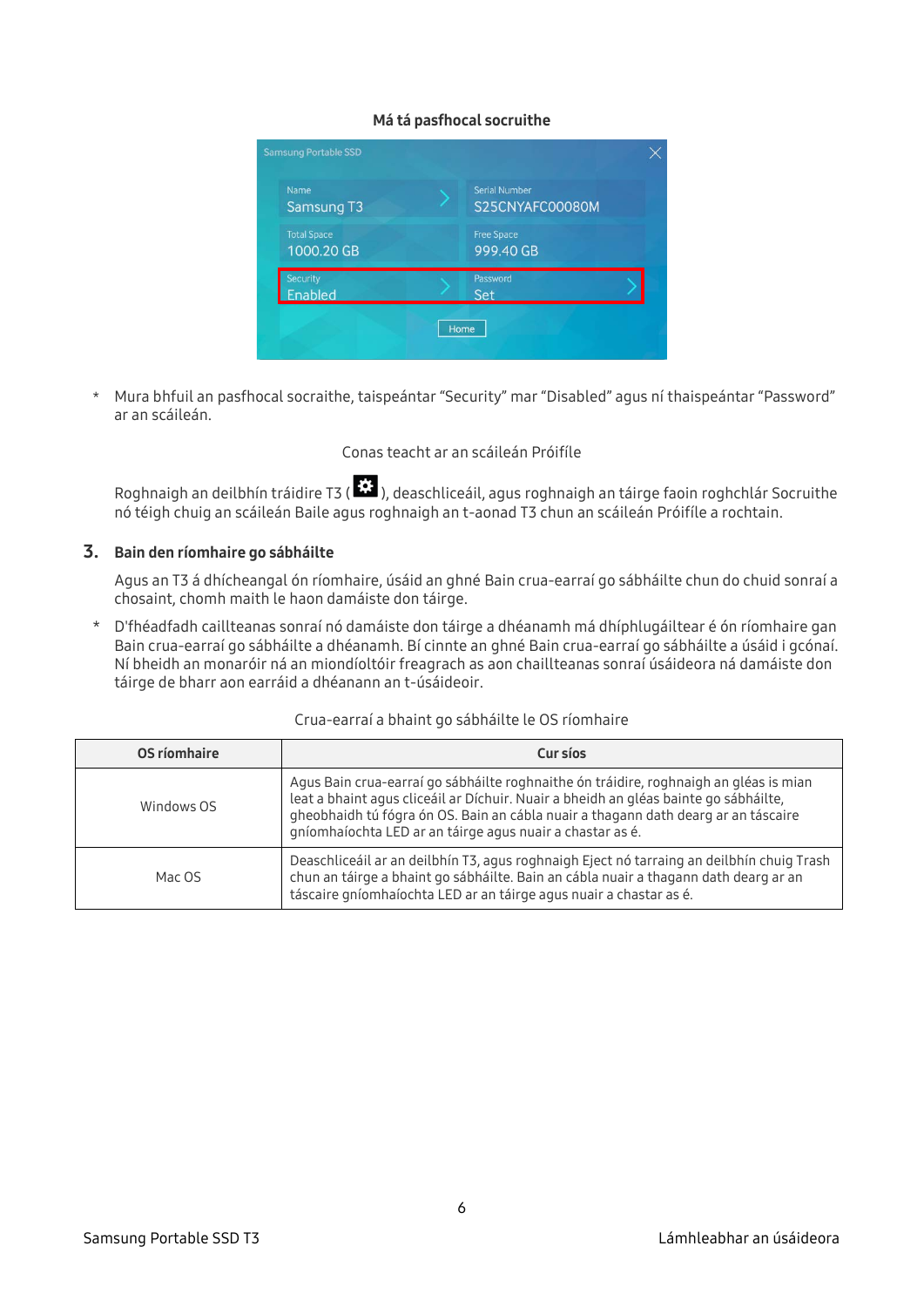### <span id="page-9-0"></span>Ceangail le Gléas Móibíleach Android

#### 1. Ceangal le gléas móibíleach Android (dá ngairtear "gléas Android")

Is le haghaidh úsáid leis an ríomhaire is mó a cheaptar T3 Agus toisc go n-úsáideann gléasanna Android cineálacha éagsúla nascóirí USB, ní mór an cuibheoir cuí le haghaidh gach gléis a cheannach ar leithligh.

Tar éis duit an cuibheoir cuí a cheannach, ceangail an T3 le port USB do ghléis Android.

\* Sula gceanglaíonn tú an T3, déan cinnte go bhfuil an gléas Android ag rith KitKat (Leagan 4.4) nó níos airde. Fiú má chomhlíonann leagan OS an ghléis na riachtanais, d'fhéadfadh srianta a bheith i gceist le húsáid T3 ag brath ar an timpeallacht córais.

#### 2. Pasfhocal a shocrú, logáil isteach agus na socruithe a athrú ar Android

Tar éis duit T3 a nascadh le gléas Android, is féidir tascanna éagsúla a dhéanamh agus na sonraí á n-aistriú idir T3 agus an gléas Android devic. Má tá pasfhocal socraithe agat chun sonraí íogaire a chosaint ar an T3, is féidir leat an feidhmchlár de chuid Samsung "Portable SSD" a shuiteáil chun an feidhm slándála pasfhocail a úsáid.

#### A. Feidhmchlár Móibíleach de chuid Samsung "Portable SSD" a Shuiteáil agus Pasfhocal a Shocrú

Suiteáil an feidhmchlár trí "Samsung Portable SSD" a chuardach ar Google Play. Tar éis duit an feidhmchlár móibíleach a shuiteáil, lean na treoracha ar an scáileán chun pasfhocal a shocrú.

Ní mór duit aontú leis na Téarmaí & Coinníollacha chun pasfhocal a shocrú agus an feidhmchlár móibíleach a úsáid.



De réir réamhshocrú, tugtar Samsung T3 ar an táirge sna bogearraí. Más mian leat é a athainmniú, is féidir leat an cnaipe Change a roghnú chun é sin a dhéanamh.

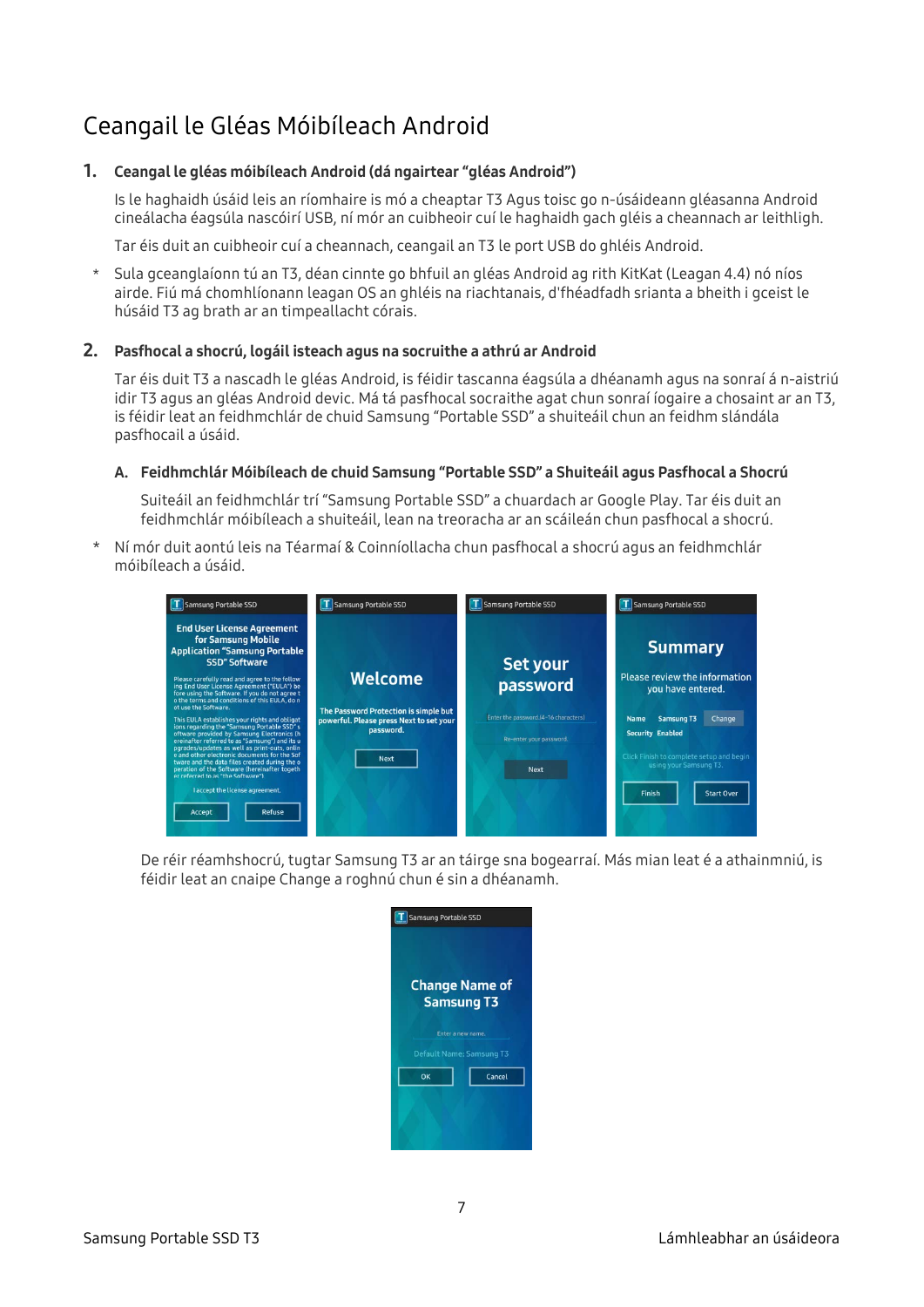Nuair a bheidh an gléas athainmnithe, taispeánfar scáileán chun an bainisteoir comhaid is fearr leat a roghnú ar an ngléas Android ar mhaithe leis an úsáideoir. Nuair a bheidh bainisteoir comhaid roghnaithe agat, taispeánfar é sin nuair a dhéantar oibríochtaí bainisteora comhaid a bhaineann leis an bhfeidhmchlár móibíleach T3.



#### B. Logáil isteach

Má tá pasfhocal socraithe ar an T3, ní mór an feidhmchlár móibíleach a shuiteáil chun logáil isteach. Má shuiteáiltear an feidhmchlár, taispeántar an scáileán logála isteach nuair a bhíonn an T3 nasctha. Mura dtaispeántar an scáileán logála isteach, oscail an feidhmchlár chun an scáileán logála isteach a thaispeáint.



#### C. Socruithe a athrú

Athainmniú: Tapáil an ">" taobh le "Name" chun an scáileán athainmnithe a thaispeáint.

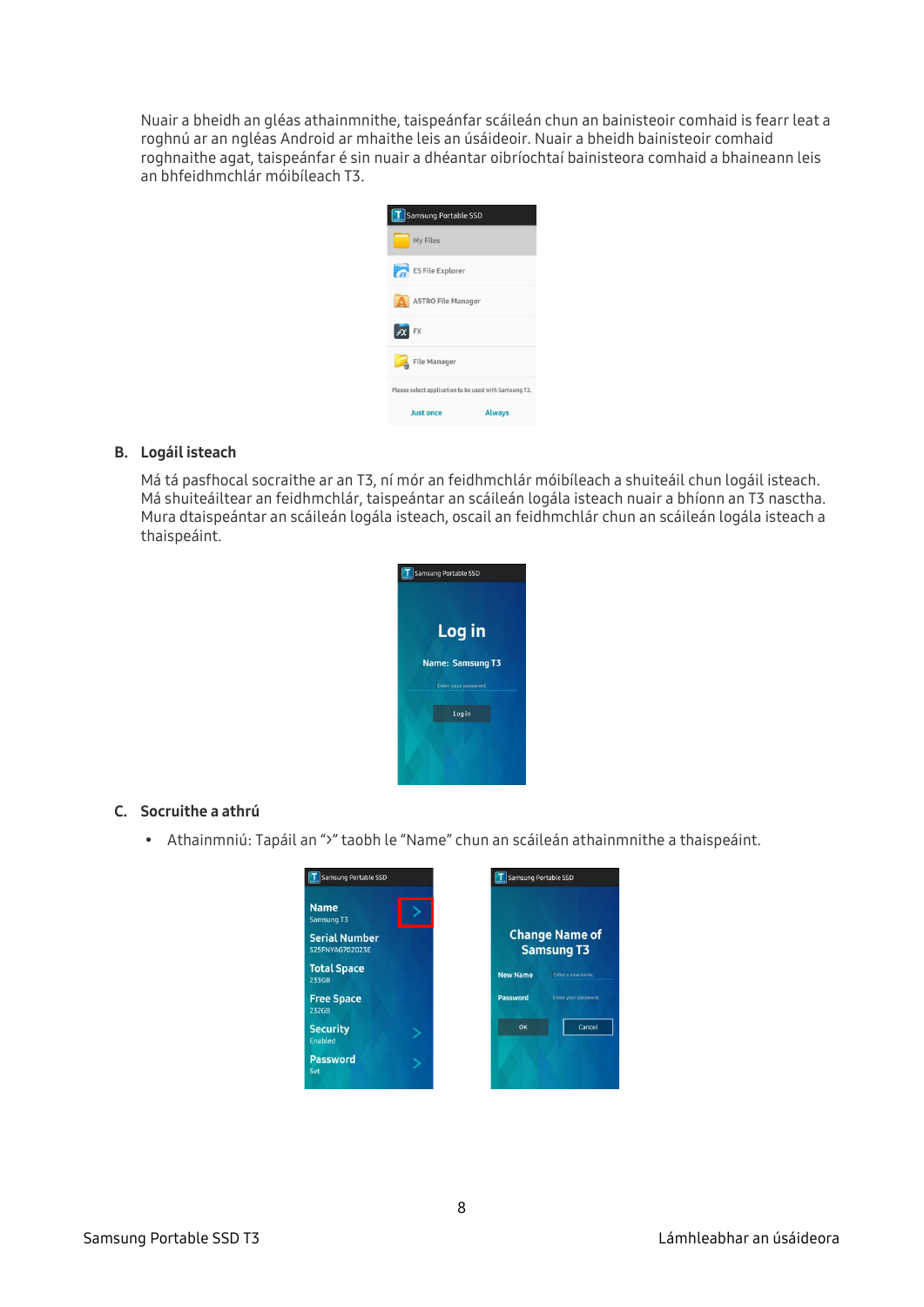Change pasfhocal: Tapáil an ">" taobh le "Password" chun an scáileán athraithe pasfhocail a thaispeáint.



 Cumasaigh/díchumasaigh cosaint pasfhocail: Tapáil ">" taobh le "Security" chun an scáileán socruithe a thaispeáint.

| Samsung Portable SSD                           | <b>T</b> Samsung Portable SSD                |
|------------------------------------------------|----------------------------------------------|
| <b>Name</b><br>Samsung T3                      |                                              |
| <b>Serial Number</b><br><b>S25FNYAG702023E</b> | <b>Disable Security</b>                      |
| <b>Total Space</b><br>233GB                    | Enter your password.<br>Enter your password. |
| <b>Free Space</b><br>232GB                     | OK<br>Cancel                                 |
| <b>Security</b><br>Enabled                     |                                              |
| <b>Password</b><br>Set                         |                                              |

#### 3. Bain de ghléas Android go sábháilte

San Amharc fógraí ar bharr an ghléis Android, tapáil "Bain ollstóras go sábháilte" chun T3 a dhícheangal den ghléas Android go sábháilte.

\* Agus an T3 á dhícheangal ón ríomhaire, úsáid an ghné baint crua-earraí go sábháilte chun do chuid sonraí a chosaint, chomh maith le haon damáiste don táirge. Fiú má thaispeánann an tAmharc fógraí go bhfuil an t-aistriú sonraí críochnaithe, d'fhéadfadh caillteanas sonraí nó damáiste don táirge tarlú má dhíphlugáiltear T3 den ghléas Android gan é a bhaint go sábháilte. Ní bheidh an monaróir ná an miondíoltóir freagrach as aon chaillteanas sonraí úsáideora ná damáiste don táirge de bharr aon earráid a dhéanann an t-úsáideoir.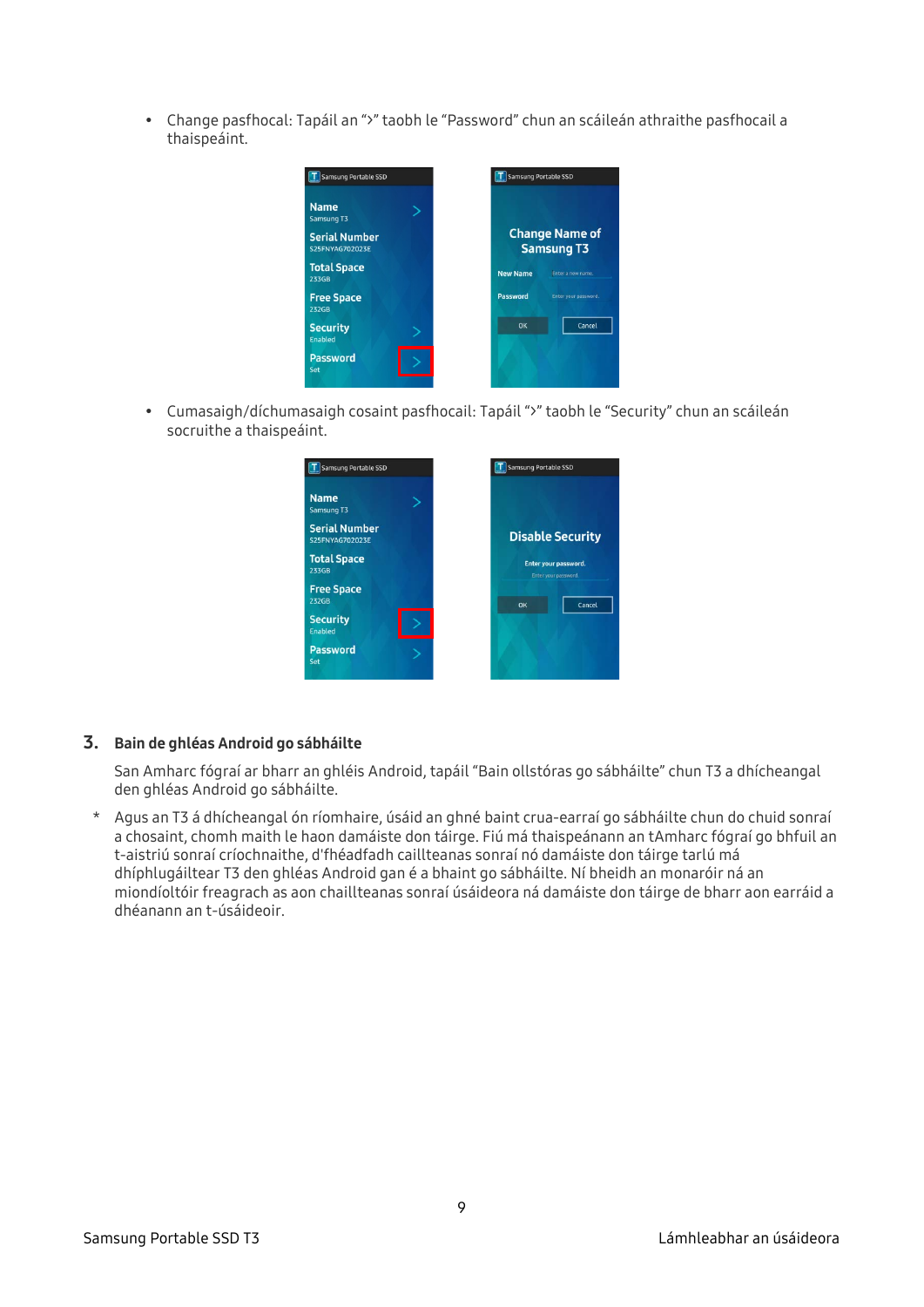# <span id="page-12-0"></span>Foláireamh

D'fhéadfadh gortú, damáiste don táirge nó caillteanas sonraí tarlú má theipeann ort na rabhaidh i ngach cuid den lámhleabhar seo a leanúint. Léigh go cúramach sula n-úsáideann tú an táirge.

### <span id="page-12-1"></span>Cóip Cúltaca a dhéanamh de Shonraí Tábhachtacha agus Ráthaíochtaí

Ní thugann Samsung Electronics aon ráthaíocht i dtaobh na sonraí a stóráiltear ar an T3 ar chúinse ar bith. Séanann Samsung Electronics aon fhreagracht as díobháil nó caillteanas síciatrach agus/nó colanda de thoradh caillteanas nó aischur sonraí a stóráiltear ar an T3 Bí cinnte sonraí tábhachtacha a chóipeáil le cúltaca i gcónaí.

### <span id="page-12-2"></span>Ráthaíochtaí maidir le Pasfhocail Dhearmadta

Ní féidir rochtain a fháil ar shonraí úsáideora má chailltear an pasfhocal óir go mbaintear leas as ardteicneolaíocht criptiúcháin sa T3. Scríobh síos an pasfhocal agus stóráil é in áit shábháilte. Más amhlaidh nach féidir an táirge a úsáid toisc go bhfuil an pasfhocal dearmadta, féadfar socruithe monarchan a athchur trí sheirbhís ar líne de chuid Ionad Seirbhíse Samsung. Ach caillfear na sonraí úsáideora go léir nuair a dhéantar na socruithe monarchan a athchur, chomh maith leis an bpasfhocal a athshocrú. Bí cinnte sonraí tábhachtacha a chóipeáil le cúltaca go rialta.

### <span id="page-12-3"></span>Comhlíonadh Caighdeán Sábháilteachta agus Ceangal le Gléasanna Creidiúnaithe

Ceapadh an táirge seo chun teorainneacha maidir le cumhacht a chaitheamh a chomhlíonadh de réir caighdeán sábháilteachta. Úsáid gléasanna agus poirt USB atá ag teacht leis na caighdeáin ghaolmhara.

### <span id="page-12-4"></span>Turraing

Cuir cosc ar aon turraing mhór don táirge. D'fhéadfadh sin a bheith ina cúis le mífheidhmiú nó caillteanas sonraí.

### <span id="page-12-5"></span>Díchóimeáil, Díobháil agus Baint

Ná díchóimeáil an táirge agus ná déan díobháil agus ná bain aon ghreamáin ná lipéid den táirge. Más amhlaidh go ndearnadh an táirge a dhíchóimeáladh nó más amhlaidh gur bhain an t-úsáideoir an lipéad, beidh gach ráthaíocht neamhbhailí. Téigh i dteagmháil i gcónaí le hionad seirbhíse Samsung chun deisiúcháin a fháil.

## <span id="page-12-6"></span>Úsáid Oiriúintí Dílse

Úsáid baill agus oiriúintí dílse i gcónaí arna soláthar nó arna gcreidiúnú ag Samsung Electronics. Ní bheidh an monaróir ná an miondíoltóir freagrach as aon díobháil don táirge ná caillteanas sonraí úsáideora de dheasca baill nó oiriúintí neamhdhílse a úsáid.

### <span id="page-12-7"></span>An Táirge a Úsáid i dTeocht agus Taise Chuí

Úsáid an táirge seo i dtimpeallacht chuí: teocht idir 5°C - 35°C agus taise idir 10 - 80%.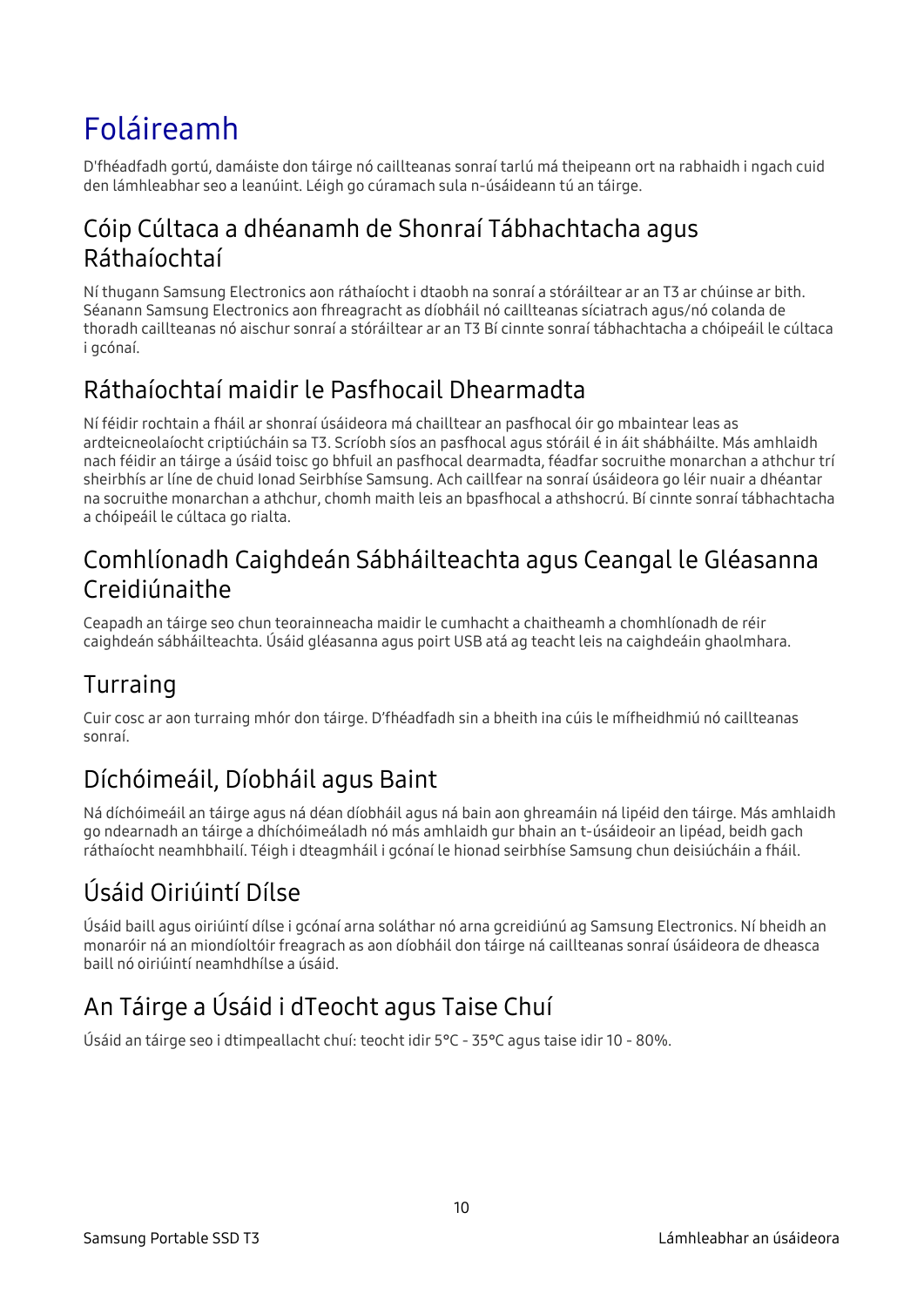### <span id="page-13-0"></span>Ceangal le Gléasanna seachas Ríomhaire agus Gléas Android

Seiceáil na coinníollacha agus na modhanna cuí sa treoir maidir le ceangal USB a ghabhann leis an ngléas is mian leat a nascadh leis an T3 sula n-úsáideann tú é. D'fhéadfadh mífheidhmiú an T3 agus an ghléis cheangailte a bheith mar thoradh ar idirghabháil gan choinne. D'fhéadfaí nach dtacódh an gléas le T3, ag brath ar na córais formáide comhaid lena dtacaíonn an gléas agus timpeallachtaí córais éagsúla. Seiceáil na riachtanais ollstórais USB lena dtacaíonn an gléas sula n-úsáideann tú an T3.

### <span id="page-13-1"></span>An Cábla a Dhíphlugáil

Ná húsáid an lámh láidir agus tú ag tarraingt nó ag díphlugáil an chábla. D'fhéadfadh ceangal neamhchobhsaí nó díobháil don nascóir a bheith mar thoradh air sin.

### <span id="page-13-2"></span>Scanadh agus nuashonruithe víris

Lean na treoracha sábháilteachta chun ionfhabhtuithe víris a chosc.

- Suiteáil ríomhchlár frithvíris ar an ríomhaire nó an gléas Android a bhfuil an T3 ceangailte leis, agus déan scan víris go rialta.
- Nuashonraigh an córas oibriúcháin agus na bogearraí frithvíris leis an leagan is déanaí i gcónaí.
- Déan scan víris go rialta chun an T3 a chosaint ó ionfhabhtú víris.
- Tar éis comhaid a íoslódáil chuig T3, déan scan víris sula n-osclaíonn tú an comhad.

### <span id="page-13-3"></span>An Táirge a Ghlanadh

Moltar duit an táirge a chuimilt le héadach bog lena ghlanadh, agus sin amháin. Ná húsáid uisce, substaintí ceimiceacha ná glantach. D'fhéadfadh na nithe sin a bheith ina gcúis le dídhathú nó creimeadh ar dhreach an táirge, agus tine nó turraing leictreach.

### <span id="page-13-4"></span>Coimeád as Aimsiú Leanaí, Naíonáin agus Peataí

Tá baol plúchta ag gabháil le páirteanna beaga. Coimeád an táirge as aimsiú leanaí, naíonán nó peataí ar eagla go gcuirfidís na táirge nó baill de sa bhéal. Má tá leanbh ag úsáid an táirge, mínigh leis conas an táirge a úsáid i gceart agus coinnigh súil air lena chinntiú go n-úsáidtear i gceart é.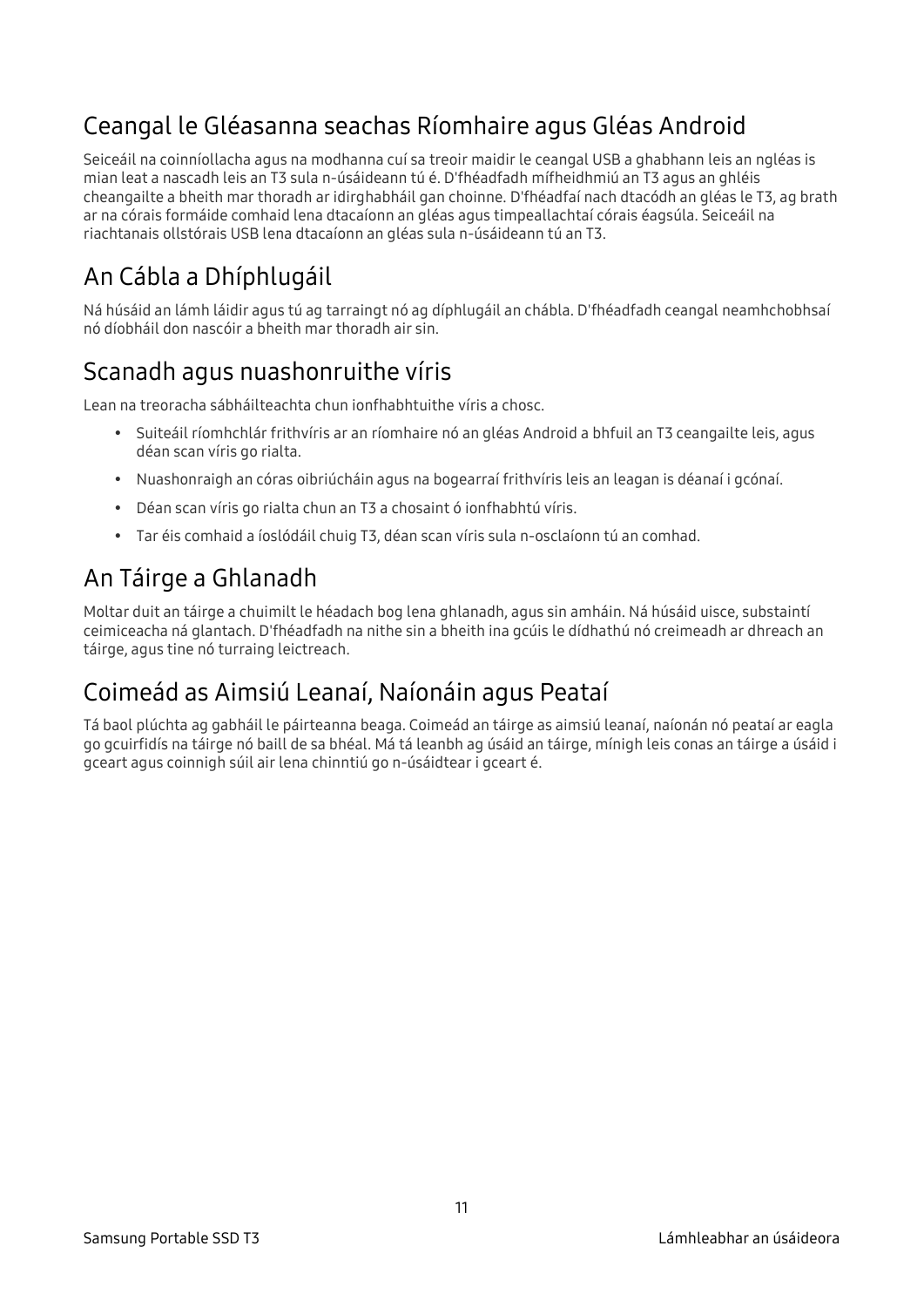# <span id="page-14-0"></span>Sonraíochtaí agus Deimhnithe an Táirge

### <span id="page-14-1"></span>Sonraíochtaí an Táirge

| Múnla                                                    | <b>MU-PT250B</b>                                                                                      | MU-PT500B | MU-PT1T0B | MU-PT2T0B |
|----------------------------------------------------------|-------------------------------------------------------------------------------------------------------|-----------|-----------|-----------|
| Toilleadh                                                | 250 GB                                                                                                | 500 GB    | 1TB       | 2 TB      |
| Comhéadan                                                | USB 3.1 Gen 1, (5 Gbps), USB 3.0, USB 2.0                                                             |           |           |           |
| Luas Aistrithe Sonraí                                    | Suas le 450 MB/s                                                                                      |           |           |           |
| Toisí                                                    | 74 x 58 x 10.5 mm                                                                                     |           |           |           |
| Meáchan                                                  | 51 g (Múnla 2 TB)                                                                                     |           |           |           |
| Sonraíochtaí Inmholta le<br>haghaidh Chóras an Úsáideora | Windows 7 nó níos airde, Mac OS X 10.7 nó níos airde,<br>Android OS KitKat (Leagan 4.4) nó níos airde |           |           |           |

\* Déantar an t-uasluas aistrithe sonraí a thomhas ar bhonn chaighdeáin thástála inmheánacha Samsung. D'fhéadfadh an fheidhmíocht a bheith éagsúil ag brath ar thimpeallachtaí an úsáideora



### <span id="page-14-2"></span>Deimhnithe

KC (Deimhniú ón gCóiré)

Siombail aitheantais: Féach thíos

Ainm: Samsung Electronics Co., Ltd.

Déantúsóir/Tír na déantúsaíochta: Samsung Electronics Co. Ltd /Poblacht na Cóiré

Bliain agus Mí na Déantúsaíochta: Marcáilte ar leithligh

Rátáil/Samhail: Féach thíos

Déantúsóir: SAMSUNG Electronics Co. Ltd

| <b>Samhail</b> | <b>Rátáil</b> |      | Siombail aitheantais   |
|----------------|---------------|------|------------------------|
| MU-PT2T0B      | 5 V           | 0.7A | MSIP-REM-SEC-MU-PT2T0B |
| MU-PT1T0B      | 5 V           | 0.7A | MSIP-REM-SEC-MU-PT1T0B |
| MU-PT500B      | 5 V           | 0.7A | MSIP-REM-SEC-MU-PT500B |
| MU-PT250B      | 5 V           | 0.7A | MSIP-REM-SEC-MU-PT250B |

\* Ceapadh an gléas lena gcomhlíontar an EMC (Rang B) don bhaile i gcomhair úsáid i dtimpeallacht baile, agus is féidir é a úsáid i réigiún ar bith.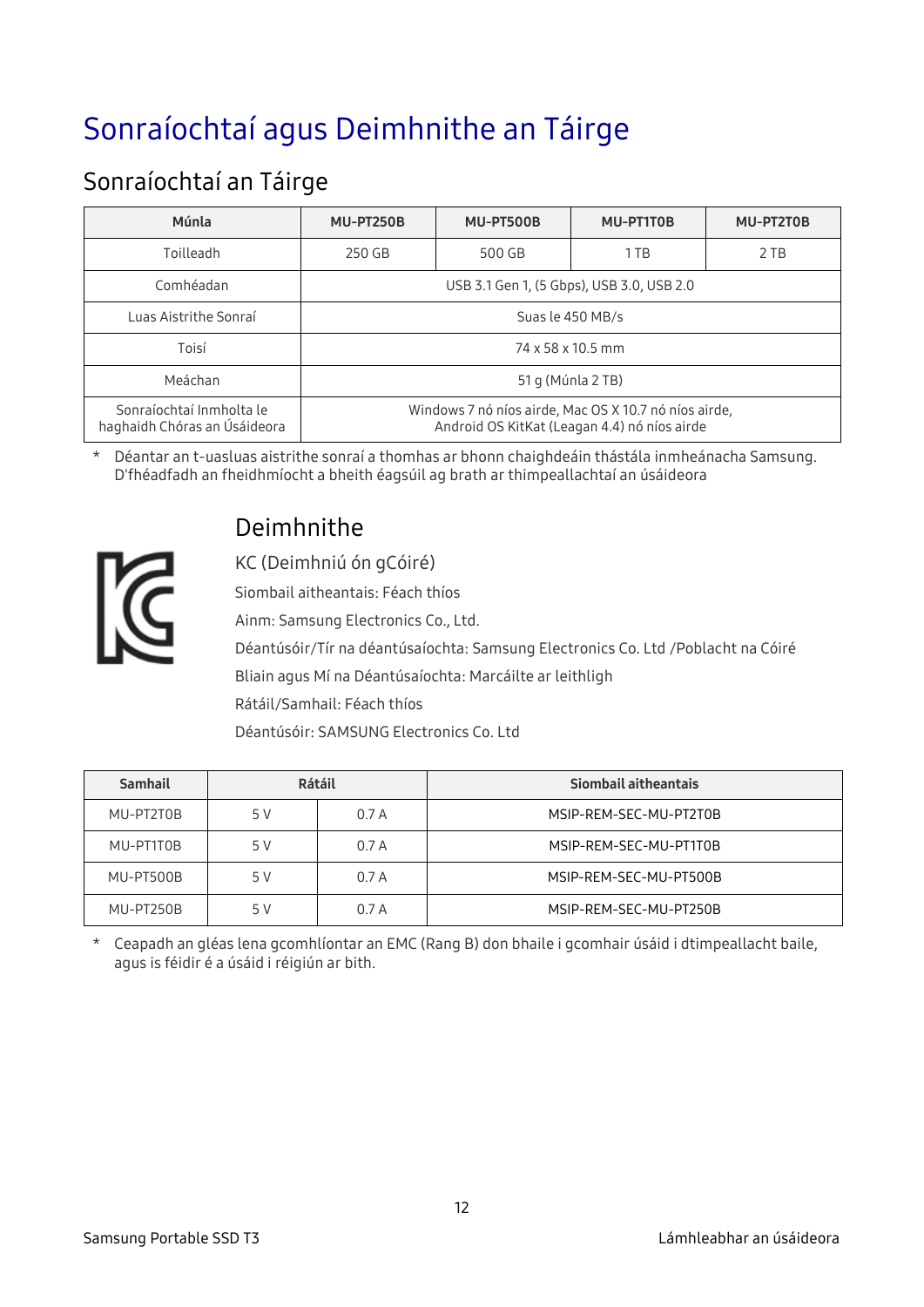### <span id="page-15-0"></span>FCC (Coimisiún Cumarsáide Cónaidhme)

Rialúcháin an Choimisiúin Chumarsáide Cónaidhme (FCC) de chuid na Stát Aontaithe

Tabhair faoi deara go bhféadfadh aon athrú nó mionathrú nach bhfuil údaraithe go sainráite ag an bpáirtí atá freagrach as rialúcháin a chomhlíonadh, údarás an úsáideora chun an gléas a oibriú a chealú.

Rinneadh an feisteas seo a thástáil agus a fhíorú chun FCC CFR Páirt 15, Srianta ar Ghléasanna Digiteacha Rang B a chomhlíonadh.

Cuirtear na srianta seo i bhfeidhm chun astú tonnta leictreamaighnéadacha díobhálacha a sheachaint nuair a úsáidtear an gléas i dtimpeallachtaí cónaithe. Gineann, úsáideann agus astaíonn an gléas fuinneamh radaimhinicíochta, agus d'fhéadfadh sé a bheith ina chúis le trasnaíocht dhíobhálach raidió ar chumarsáidí gan sreanga mura suiteáiltear agus mura n-úsáidtear é de réir na treoirlíne. Ach ní haon ráthaíocht é nach mbeidh trasnaíocht raidió i dtimpeallachtaí áirithe suiteáilte. Má dhéantar trasnaíocht dhíobhálach ar raidió nó glacadh teilifíse agus an gléas casta air nó casta as, ní mór don úsáideoir trasnaíocht a chosc trí ceann de na bearta seo a leanas a ghlacadh.

- Coigeartaigh treo nó bog an aeróg ghlactha
- Cuir tuilleadh spáis idir an gléas agus an glacadóir
- Plugáil an glacadóir agus an gléas ar asraonta ar chiorcaid leithleacha
- Faigh cabhair ó theicneoirí cáilithe raidió/teilifíse nó ón miondíoltóir

Déanann an gléas Cuid 15 de Rialacháin an FCC a chomhlíonadh.

Níl an gléas seo

- ina chúis le trasnaíocht leictreamaighnéadach
- Má fhaightear aon trasnaíocht, lena n-áirítear trasnaíocht a d'fhéadfadh a bheith ina cúis le fadhbanna oibríochtúla leis an ngléas, féadfar é a fheidhmiú ar dhá choinníoll a chinntíonn oibríocht cheart. Rinneadh an táirge a dhearadh le haghaidh úsáid faoi dhíon amháin.
- \* Fógra ón FCC: Tabhair faoi deara go bhféadfadh aon athrú nó mionathrú nach bhfuil údaraithe go sainráite ag an bpáirtí atá freagrach as rialúcháin a chomhlíonadh, údarás an úsáideora chun an gléas a oibriú a chealú.

### <span id="page-15-1"></span> $\epsilon$ CE (Comhlíonadh Eorpach)

#### Deimhnithe CE an déantúsóra

Déanann an táirge riachtanais agus coinníollach eile 1999/5/CE, 2004/108/CE, 2006/95/CE, 2009/125/CE agus treoirlínte 2011/65/AE a chomhlíonadh. Rinneadh an táirge a dhearadh le haghaidh úsáid faoi dhíon amháin.